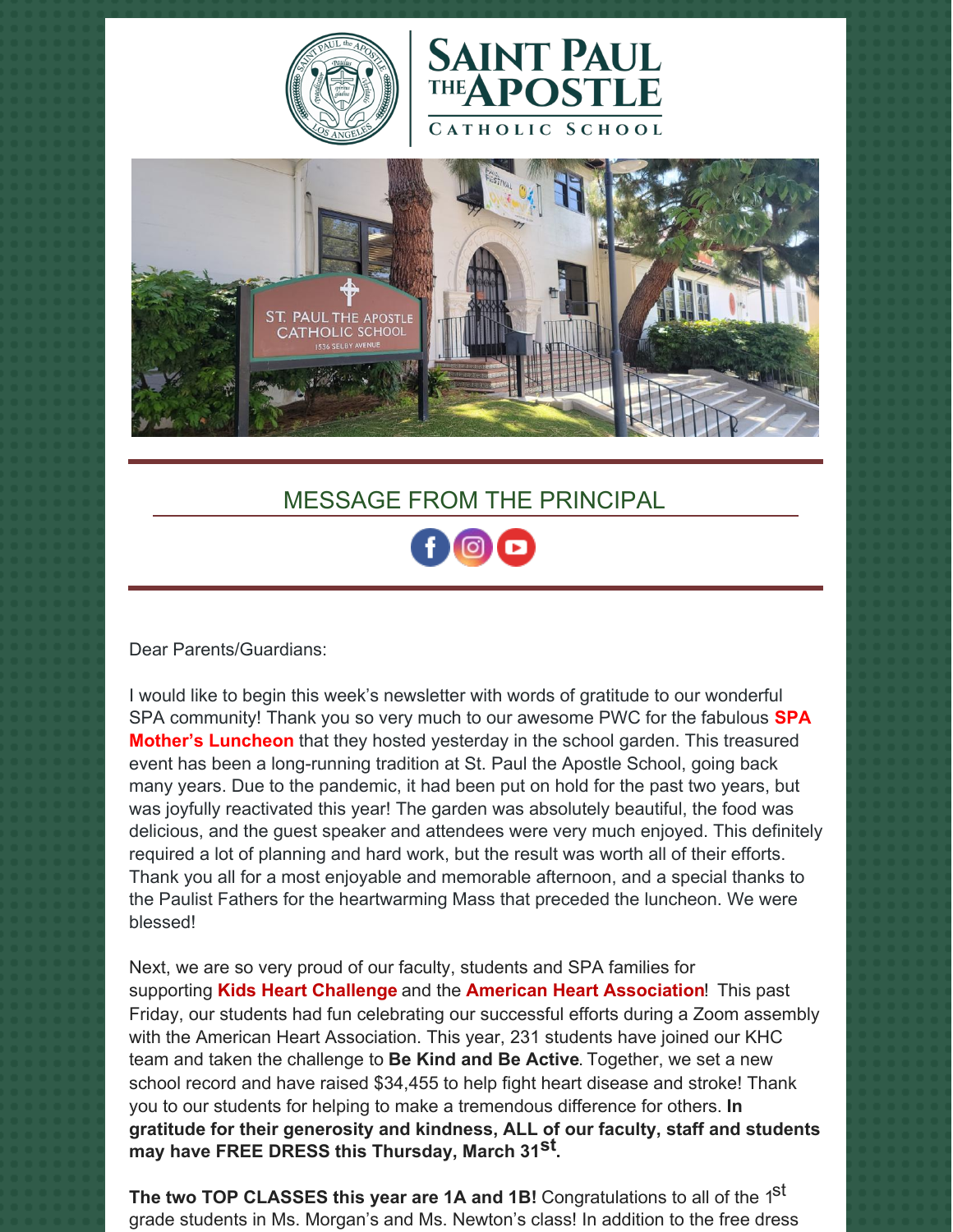this Thursday, the 1<sup>st</sup> grade students will also celebrate with a night of NO HOMEWORK and a PIZZA LUNCH. The teachers will share the determined date of these special prizes with the 1<sup>st</sup> grade parents at some point this week.

Last year, St. Paul the Apostle School was the #1 Catholic Kids Heart Challenge School in the USA. *To date, we are only \$2,246 away from hitting our \$36,701 school goal and remaining the #1 Catholic Kids Heart Challenge School in the country! To help us reach this goal, we will give students until Tuesday (tomorrow) for final donations!*

- **Log In/Sign Up** at **<http://www2.heart.org/goto/spa>** or download the FREE Kids Heart Challenge App for **[Apple](https://nam11.safelinks.protection.outlook.com/?url=https%3A%2F%2Fitunes.apple.com%2Fus%2Fapp%2Fjump-hoops%2Fid548389448%3Fmt%3D8&data=04%7C01%7Ckatie.martin%40heart.org%7C53b4d669f49c4d4528f508d9e755389c%7Cceab0fb5f7ff48b4a0d09f76ef96ecf9%7C0%7C0%7C637795175498408840%7CUnknown%7CTWFpbGZsb3d8eyJWIjoiMC4wLjAwMDAiLCJQIjoiV2luMzIiLCJBTiI6Ik1haWwiLCJXVCI6Mn0%3D%7C3000&sdata=grFMsnlZUz%2F81JiGCrgOR3WxL7KFUEFAApPFsklSWkA%3D&reserved=0)** or **[Android](https://nam11.safelinks.protection.outlook.com/?url=https%3A%2F%2Fplay.google.com%2Fstore%2Fapps%2Fdetails%3Fid%3Dcom.aha_jump.android.communicator%26hl%3Den&data=04%7C01%7Ckatie.martin%40heart.org%7C53b4d669f49c4d4528f508d9e755389c%7Cceab0fb5f7ff48b4a0d09f76ef96ecf9%7C0%7C0%7C637795175498408840%7CUnknown%7CTWFpbGZsb3d8eyJWIjoiMC4wLjAwMDAiLCJQIjoiV2luMzIiLCJBTiI6Ik1haWwiLCJXVCI6Mn0%3D%7C3000&sdata=C0U%2FKEjhlQ61TdWJG1eM%2Fly6KAtM7g9RafKpZOz9PH4%3D&reserved=0)**
- **JUST SEND 10:** emails, ecards, texts, or post to social media with an adult to help spread awareness and raise donations
- **Complete FINN'S [MISSION](https://nam11.safelinks.protection.outlook.com/?url=https%3A%2F%2Fwww.youtube.com%2Fwatch%3Fv%3Dl_kOvZDYsdU&data=04%7C01%7Ckatie.martin%40heart.org%7C53b4d669f49c4d4528f508d9e755389c%7Cceab0fb5f7ff48b4a0d09f76ef96ecf9%7C0%7C0%7C637795175498408840%7CUnknown%7CTWFpbGZsb3d8eyJWIjoiMC4wLjAwMDAiLCJQIjoiV2luMzIiLCJBTiI6Ik1haWwiLCJXVCI6Mn0%3D%7C3000&sdata=DEom2zsYix0XLt5vSbPuUriKdkjCQOaGq1vMD25Ze%2FM%3D&reserved=0)** in your headquarters to learn Hands Only CPR and how to spot a stroke F.A.S.T.
- **Double Your Donation:** Find out if your employer offers matching gifts at **[www.heart.org/matchinggifts](https://nam11.safelinks.protection.outlook.com/?url=http%3A%2F%2Fwww.heart.org%2Fmatchinggifts&data=04%7C01%7Ckatie.martin%40heart.org%7C066c8a5ca71d4eaf264608d9f1733ca6%7Cceab0fb5f7ff48b4a0d09f76ef96ecf9%7C0%7C0%7C637806299526485763%7CUnknown%7CTWFpbGZsb3d8eyJWIjoiMC4wLjAwMDAiLCJQIjoiV2luMzIiLCJBTiI6Ik1haWwiLCJXVCI6Mn0%3D%7C3000&sdata=bV2sOqDR1h3ytGdd6JqFaCIQ0jrq0pOKdHaXdJxUdZc%3D&reserved=0)**

#### **School Incentives:**

- *Students who raise \$350+ will earn a BONUS XL Captain KHC Heart Hero!*
- *Students who complete Finn's Missions or raise \$500 will be invited to a Water Balloon Party with Coach Josh!*
- *When we reach our school goal of being the #1 Catholic School in the Nation, all of our students will have a night of No Homework AND an EXTRA Free Dress Day!*

Not only will our fundraising efforts help families with special hearts, but we will help AHA continue to feed over 8,000 families per week through their produce distribution centers around Los Angeles County. Thank you for supporting our school and the American Heart Association. Together we are saving lives…and that's a beautiful endeavor!

Peace and Blessings,

Crystal Pinkofsky Principal

# **ANNOUNCEMENTS**

## **PRAYER REQUEST**

Your prayers are being requested for Jessica Dixon, one of our beloved SPA parents. Jessica was involved in a very serious car accident Sunday of last week while driving to pick her daughter up from a friend's house. This accident resulted in spinal injuries and hospitalization for Jessica. I have been told that her recovery will most likely be a slow and painful journey. Please keep Jessica and her family in prayer during this recovery period. We will reach out to Charles Dixon to inquire about Jessica's progress and anything we can do to support the family at this time. Thank you for your

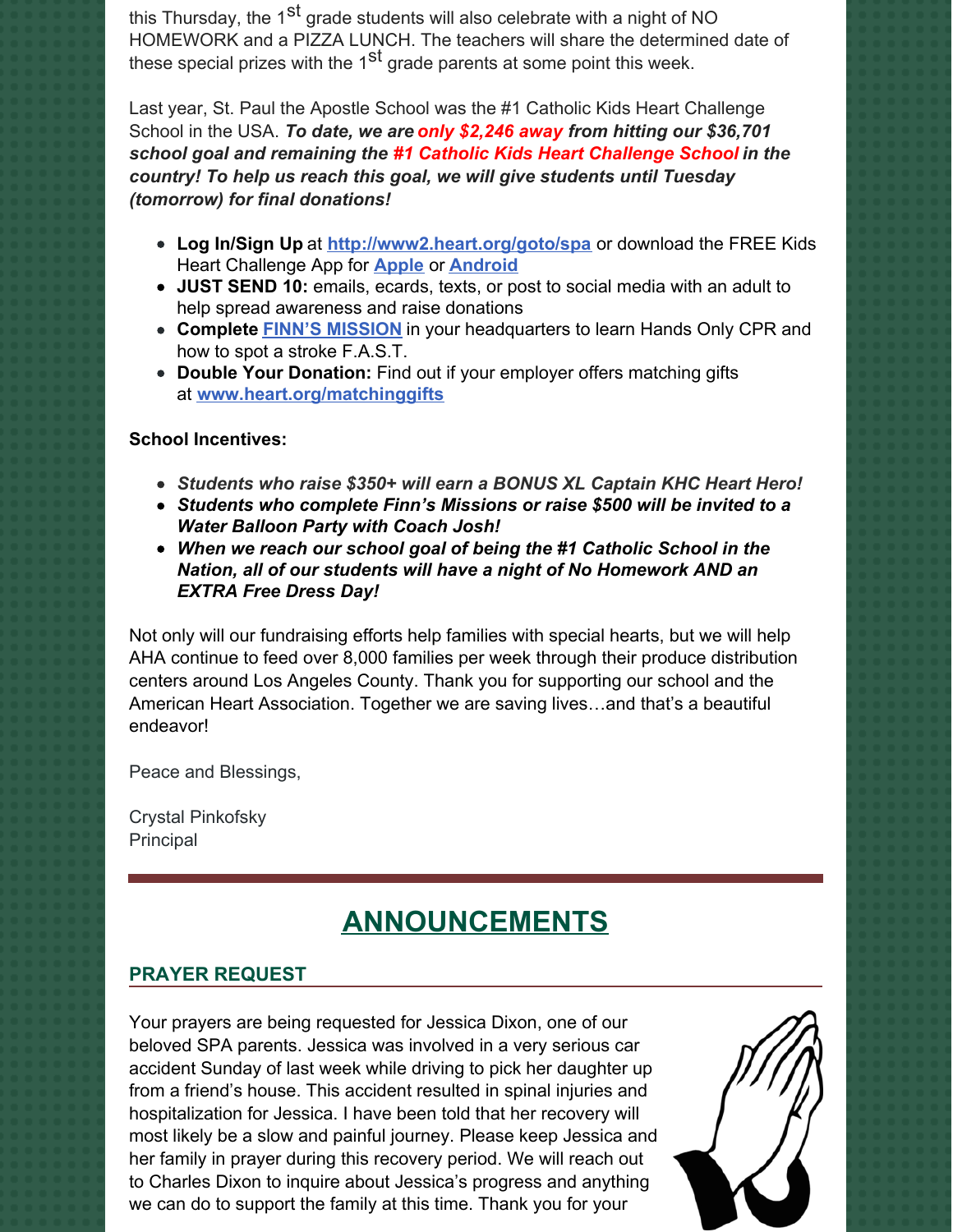## **NO PARKING IN THE RED!**



Once again, we respectfully request that our parents adhere to the traffic laws and safety guidelines that we shared with everyone earlier this year. We have recently begun to receive information regarding parents who are dropping their children off in the Mormon parking lot in the morning, and parents who are parking in the red during pick-up after school. Our agreement with our local neighbors is that only teachers and staff would be utilizing their parking lot for any reason. This is an agreement that we must abide by or we risk losing the privilege of using their lot and property.

Parking in the red zones is not only a traffic violation, it also endangers our parents and students who want to be able to safely cross the street. Cars that are parked in the pedestrian cross walks prohibit that from happening. With the safety of our community in mind, let's do all that we can to be mindful of the traffic policies, and respectful of our SPA parents, students, and the local neighbors.

### **SPA CHESS TOURNAMENT**



The SPA Chess Club and Chess Master Ms. Ivona are hosting a Chess Tournament for SPA students on Friday, April 29, at 1:00 p.m. in the gym. All players are welcome, beginners through advanced. Trophies will be awarded to the top two students in each group. The registration fee includes lunch and a medal. We look forward to playing chess with you and crowning our student champions! To register, email Ms. Ivona at **[chess4successla@gmail.com](mailto:chess4successla@gmail.com)**.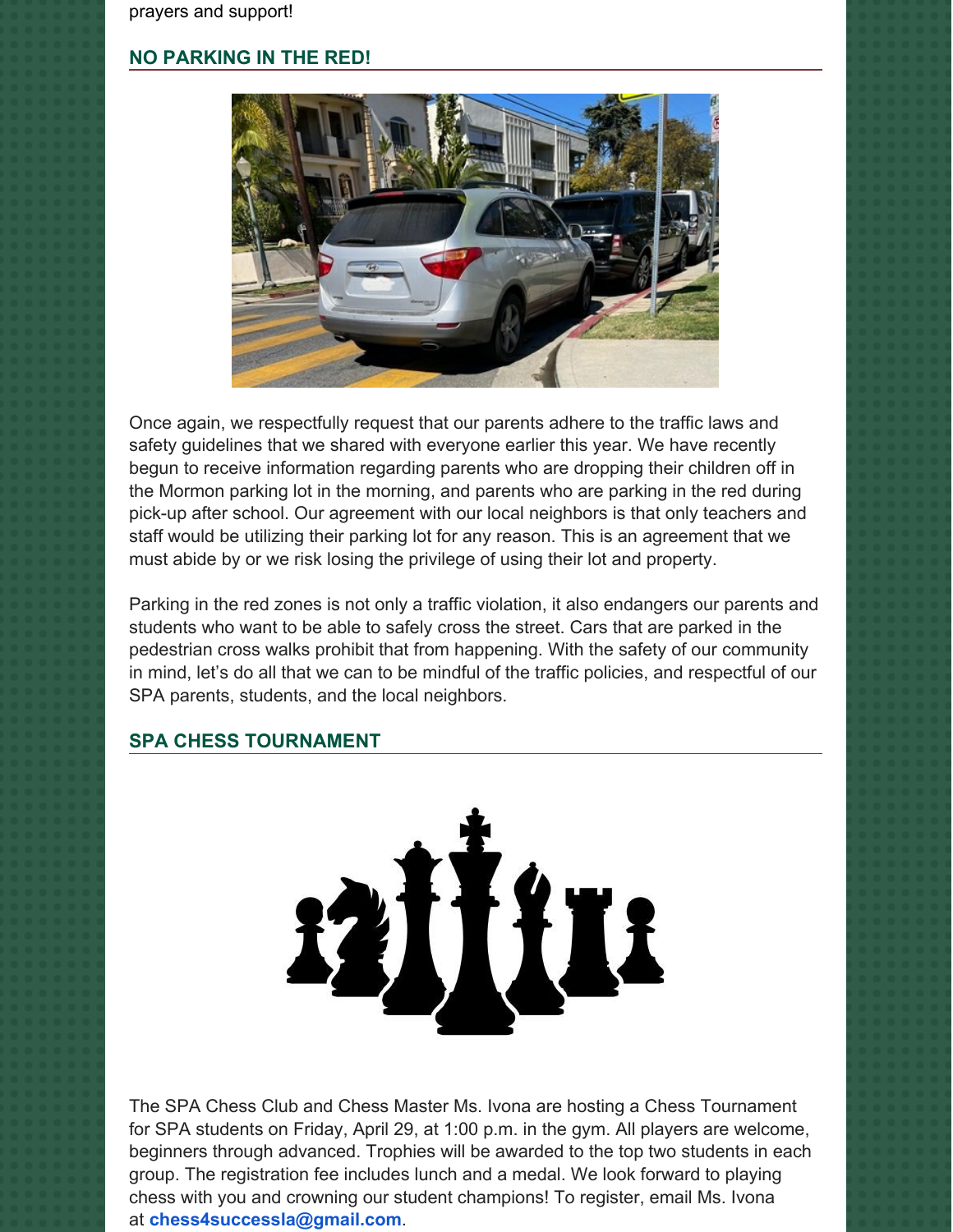

Our students received a flyer that detailed our fundraising plan to assist the people of Ukraine. Our goal is two-fold: to help our students understand and appreciate all the simple things we have and enjoy on a daily basis (and often take for granted), and assist the Ukrainians as they struggle to obtain basic items like food, clothing, a bed to sleep in, and medical care. It is our hope that our students will reflect upon one square of information each day, and contribute what they can (usually 25 cents) so that we can help other families obtain those same things. Students will be asked to bring their donations to school on Monday, April 25, when we return from Easter vacation. All donations received will be sent to Catholic Relief Services. Thank you, in advance, for your support of this special and meaningful project.

#### **UKRAINE [FUNDRAISER](https://school.sp-apostle.org/wp-content/uploads/2022/03/I-Am-Blessed-Ukraine-Fundraiser.pdf) FLYER**

#### **WALKING TOGETHER IN FAITH**



By now you are probably aware that Pope Francis has inaugurated an exciting opportunity for the worldwide Church. He wants to listen to us  $-$  all of us  $-$  to seek input on what it means to journey together. The Pope is intentionally reaching out to each of us at the parish and neighborhood level to hear about our experience of Church, including the experience of those who no longer participate. This process, called *Synodality,* refers to the path we walk together, wherever we are on our faith journey. Our pastor at St. Paul the Apostle Catholic Community, Fr. Gil Martinez, CSP, reminds us that "it is an uncommon word referring to an uncommon process of listening to everyone."

To respond to this invitation, Fr. Gil is working with our SPA Parish Council to develop multiple opportunities for us to engage and be heard. The input received will benefit not only the worldwide process but also guide how we minister to each other at St. Paul's.

One of the most important opportunities currently in formation isa series of in-person